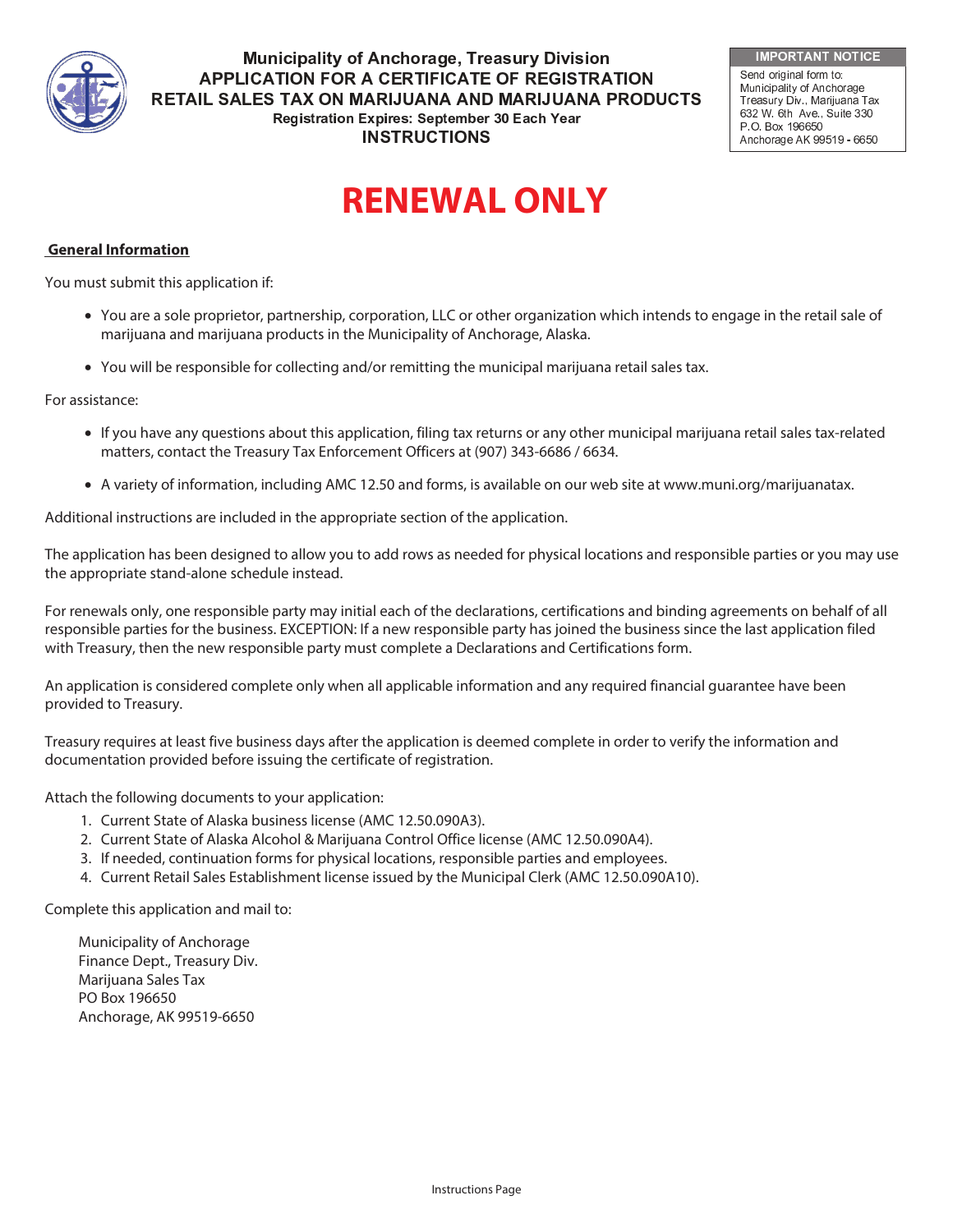

 -  - - **RENEWAL APPLICATION FOR A CERTIFICATE OF REGISTRATION** RETAIL SALES TAX ON MARIJUANA AND MARIJUANA PRODUCTS Registration Expires: September 30 Each Year

PLEASE TYPE OR PRINT CLEARLY

IMPORTANT NOTICE Send original form to: 632 W 6th Ave., Suite 330<br>P.O. Box 196650 Anchorage AK 99519 - 6650

|                                                                                                                                                                                                                                                  |                                                                                                                                                    |      | SECTION I. RETAILER TO BE REGISTERED (Must be completed)             |                                  |                     |                                   |              |                     |          |
|--------------------------------------------------------------------------------------------------------------------------------------------------------------------------------------------------------------------------------------------------|----------------------------------------------------------------------------------------------------------------------------------------------------|------|----------------------------------------------------------------------|----------------------------------|---------------------|-----------------------------------|--------------|---------------------|----------|
|                                                                                                                                                                                                                                                  | Alaska business license #:<br>Retailer name as shown on the State business license:                                                                |      |                                                                      |                                  |                     | Business start date (mm/dd/yyyy): |              |                     |          |
|                                                                                                                                                                                                                                                  |                                                                                                                                                    |      |                                                                      |                                  |                     |                                   |              |                     |          |
|                                                                                                                                                                                                                                                  |                                                                                                                                                    |      |                                                                      |                                  |                     |                                   |              |                     |          |
|                                                                                                                                                                                                                                                  | Alaska Entity # (If applicable):                                                                                                                   |      | Name of entity as shown in Alaska corporate records (if applicable): |                                  |                     |                                   |              |                     |          |
|                                                                                                                                                                                                                                                  |                                                                                                                                                    |      |                                                                      |                                  |                     |                                   |              |                     |          |
|                                                                                                                                                                                                                                                  |                                                                                                                                                    |      |                                                                      |                                  |                     |                                   |              |                     |          |
|                                                                                                                                                                                                                                                  |                                                                                                                                                    |      | SECTION II. PREMISES TO BE REGISTERED (Must be completed)            |                                  |                     |                                   |              |                     |          |
| Check box if there has been no change of physical address, AMCO license number, METRC account number, Municipal Clerk<br>license number and/or square footage since the last application submitted to Treasury and initial the box to the right. |                                                                                                                                                    |      |                                                                      |                                  |                     |                                   |              |                     |          |
|                                                                                                                                                                                                                                                  |                                                                                                                                                    |      |                                                                      |                                  | AMCO license number |                                   | <b>METRC</b> | Municipal           |          |
|                                                                                                                                                                                                                                                  |                                                                                                                                                    |      |                                                                      |                                  | and consumption     |                                   | Account      | Clerk license       | Square   |
|                                                                                                                                                                                                                                                  | Street name and number, city and zip code of each location:                                                                                        |      |                                                                      |                                  | endorsement number: |                                   | Number:      | number:             | footage: |
|                                                                                                                                                                                                                                                  |                                                                                                                                                    |      |                                                                      |                                  |                     |                                   |              |                     |          |
| SECTION III. CONTACT INFORMATION (Must be completed)                                                                                                                                                                                             |                                                                                                                                                    |      |                                                                      |                                  |                     |                                   |              |                     |          |
|                                                                                                                                                                                                                                                  | Check box if there has been no change in contact information since the last application submitted to Treasury and initial the box<br>to the right. |      |                                                                      |                                  |                     |                                   |              |                     |          |
|                                                                                                                                                                                                                                                  |                                                                                                                                                    |      |                                                                      |                                  |                     |                                   |              |                     |          |
| Name:                                                                                                                                                                                                                                            |                                                                                                                                                    |      |                                                                      | Title:                           |                     |                                   |              |                     |          |
| Phone:                                                                                                                                                                                                                                           |                                                                                                                                                    | Fax: |                                                                      |                                  | E-mail:             |                                   |              |                     |          |
|                                                                                                                                                                                                                                                  | Mailing address of business organization:                                                                                                          |      |                                                                      | Business phone number(s):        |                     | Business web site(s):             |              |                     |          |
|                                                                                                                                                                                                                                                  |                                                                                                                                                    |      |                                                                      |                                  |                     |                                   |              |                     |          |
|                                                                                                                                                                                                                                                  |                                                                                                                                                    |      |                                                                      |                                  |                     |                                   |              |                     |          |
| SECTION IV. RESPONSIBLE PARTIES - OWNERS, OFFICERS, DIRECTORS, ETC. (Must be completed)<br>Check box if there has been no change in responsible parties since the last application submitted to Treasury and initial the box<br>to the right.    |                                                                                                                                                    |      |                                                                      |                                  |                     |                                   |              |                     |          |
|                                                                                                                                                                                                                                                  | Full Name (Print)                                                                                                                                  |      |                                                                      | Title / Relationship to Retailer |                     |                                   |              | <b>Phone Number</b> |          |
|                                                                                                                                                                                                                                                  |                                                                                                                                                    |      |                                                                      |                                  |                     |                                   |              |                     |          |
|                                                                                                                                                                                                                                                  |                                                                                                                                                    |      |                                                                      |                                  |                     |                                   |              |                     |          |
| <b>SECTION V. CURRENT MARIJUANA HANDLER PERMIT HOLDERS (Must be completed)</b>                                                                                                                                                                   |                                                                                                                                                    |      |                                                                      |                                  |                     |                                   |              |                     |          |
| Check box if there has been no change in employees who require a marijuana handler's permit since the last application<br>submitted to Treasury and initial the box to the right.                                                                |                                                                                                                                                    |      |                                                                      |                                  |                     |                                   |              |                     |          |
|                                                                                                                                                                                                                                                  | Handler's Full Name (Print)<br>Marijuana Handler Permit Number                                                                                     |      |                                                                      |                                  |                     |                                   |              |                     |          |
|                                                                                                                                                                                                                                                  |                                                                                                                                                    |      |                                                                      |                                  |                     |                                   |              |                     |          |
|                                                                                                                                                                                                                                                  |                                                                                                                                                    |      |                                                                      |                                  |                     |                                   |              |                     |          |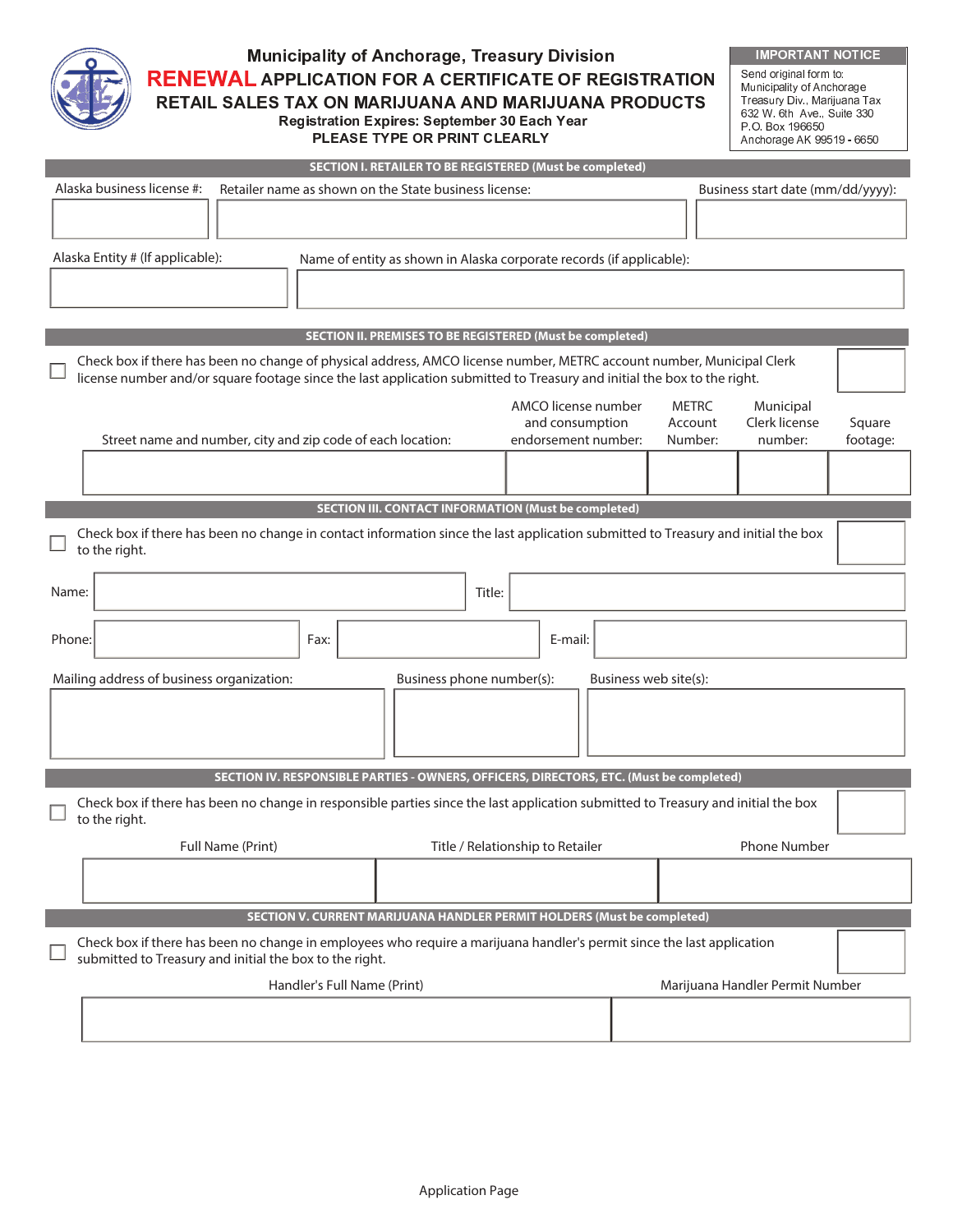

# -  - - **RENEWAL APPLICATION FOR A CERTIFICATE OF REGISTRATION** RETAIL SALES TAX ON MARIJUANA AND MARIJUANA PRODUCTS **Registration Expires: September 30 Each Year** PLEASE TYPE OR PRINT CLEARLY

**IMPORTANT NOTICE** 

Send original form to: Municipality of Anchorage Treasury Div., Marijuana Tax 632 W 6th Ave., Suite 330 P.O. Box 196650 Anchorage AK 99519 - 6650

**Continuation Page** 

Retailer name:

#### **SECTION VI. SECURITY FOR FIDUCIARY PERFORMANCE (Reminder)**

AMC 12.50.160 Security for fiduciary performance.

If the requirement for a security for fiduciary performance has not yet been waived, you must ensure a guarantee is currently in place and will remain in place until you apply for a waiver and you have been notified in writing that the waiver has been granted.

The guarantee required shall be provided by the retailer or by personal guarantee from an owner(s), partner(s), member(s), officer(s), director(s), or responsible party(ies) of the retailer, or any combination thereof.

The approved methods are surety bond, deposit in escrow, or letter of credit as described in AMC 12.50.160C.

After 24 consecutive reporting periods of filing tax returns and remitting taxes due by the due date, the retailer may request, in writing, a waiver of the requirement to post a guarantee.

Treasury may review the adequacy of any financial guarantee during the time a financial guarantee must be in effect, and may require an increase in the financial guarantee based on your level of sales activity as reported on tax returns and/or as determined by audit.

#### **SECTION VII. DECLARATIONS AND CERTIFICATIONS (Must be completed)**

Check box if no new responsible parties have been added for the applicant business since the last application submitted to Treasury and initial the box to the right to signify affirmation on behalf of all responsible parties.

All signatures and initials on prior applications shall remain valid until such time that individual is no longer affiliated with the applicant business and the time allowed for Treasury to audit the applicant business during that individual's association with the applicant business has expired.

**A new responsible party added to the applicant business must initial each declaration or certification in the box provided to signify affirmation. If you are unable to affirm a declaration or certification, attach a narrative describing the reason(s) why a declaration cannot be affirmed. Treasury will then review the adequacy of the explanation.** 

#### **All signatures and initials on prior applications shall be valid until such time that individual is no longer affiliated with the applicant business and the time allowed for Treasury to audit the applicant business during that individual's association with the applicant business has expired..**

| In the most recent five-year period I, as an owner, partner, member, or responsible party for my business as described in<br>AMC 12.50.090A2, have not been convicted of a crime related to theft of tax dollars, attempted theft of tax dollars, failure<br>to remit taxes due, embezzlement, felony theft, or similar financial crimes (AMC 12.50.0704a, AMC 12.50.100A6). |  |
|------------------------------------------------------------------------------------------------------------------------------------------------------------------------------------------------------------------------------------------------------------------------------------------------------------------------------------------------------------------------------|--|
| I, as an owner, partner, member, or responsible party for my business as described in AMC 12.50.090A2, at any time during<br>the most recent five-year period, have not had a certificate of registration under this chapter revoked (AMC 12.50.0704b,<br>AMC 12.50.100A5).                                                                                                  |  |
| I, as an owner, partner, member, or responsible party for my business as described in AMC 12.50.090A2, have not any<br>delinguent tax obligations to the municipality or has substantial unpaid delinguent financial obligations to the<br>municipality (AMC 12.50.070D4, AMC 12.50.090D, AMC 12.50.100A4).                                                                  |  |
| I, as an owner, partner, member, or responsible party for my business as described in AMC 12.50.090A2, have no<br>unresolved issues regarding a prior certificate of registration issued under this chapter (AMC 12.50.070A4d).                                                                                                                                              |  |
| I, as an owner, partner, member, or responsible party for my business as described in AMC 12.50.090A2, have not<br>structured the retailer's business organization in a manner that avoids payment of taxes, penalties, interest or costs due<br>under this chapter (AMC 12.50.100A3).                                                                                       |  |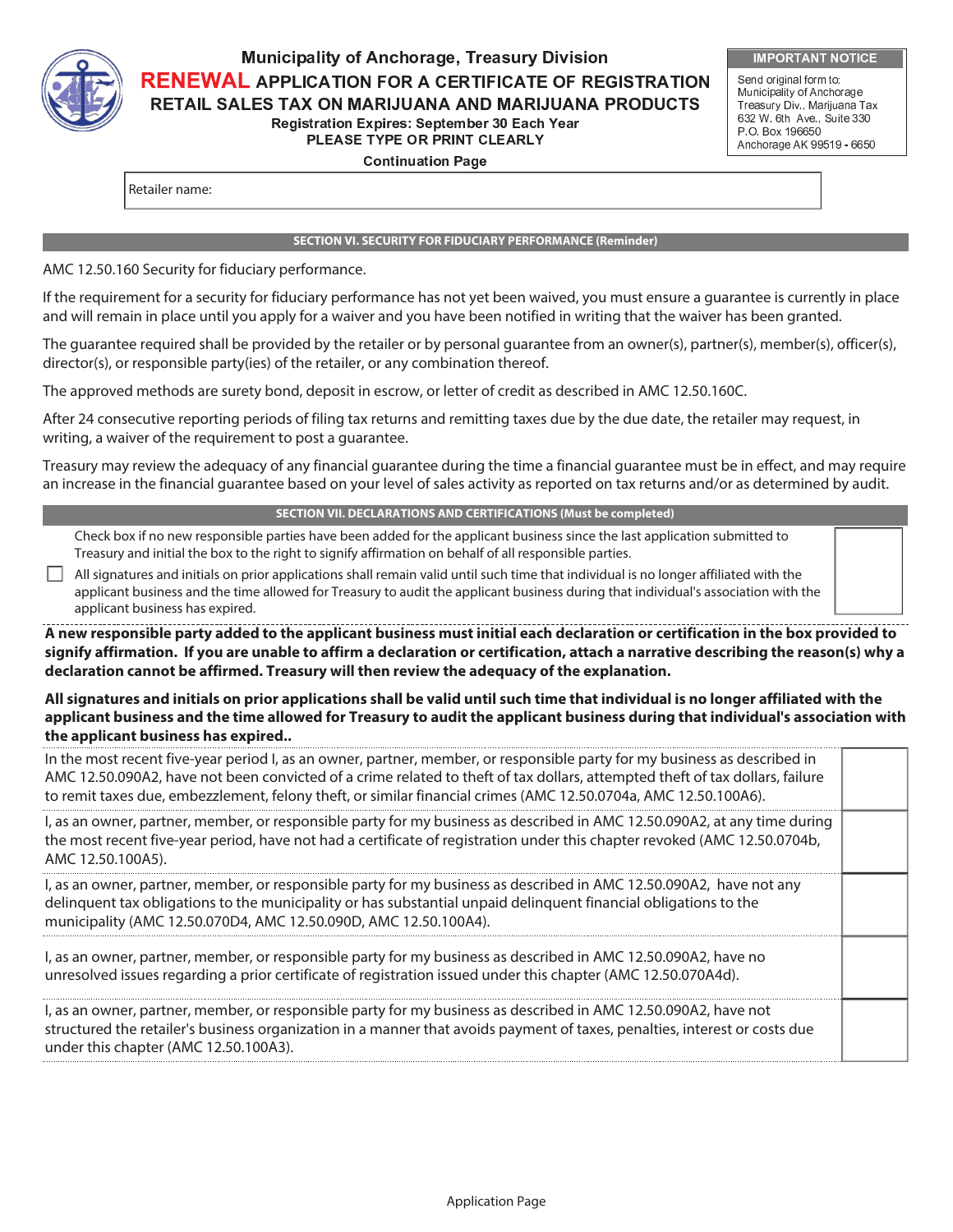

# -  - - **RENEWAL APPLICATION FOR A CERTIFICATE OF REGISTRATION** RETAIL SALES TAX ON MARIJUANA AND MARIJUANA PRODUCTS **Registration Expires: September 30 Each Year** PLEASE TYPE OR PRINT CLEARLY

**IMPORTANT NOTICE** 

Send original form to: Municipality of Anchorage Treasury Div., Marijuana Tax 632 W. 6th Ave., Suite 330 P.O. Box 196650 Anchorage AK 99519 - 6650

**Continuation Page** 

Retailer name:

#### **SECTION VIII. BINDING AGREEMENTS (Must be completed)**

Check box if no new responsible parties have been added for the applicant business since the last application submitted to Treasury and initial the box to the right to signify affirmation on behalf of all responsible parties.

All signatures and initials on prior applications shall remain valid until such time that individual is no longer affiliated with the applicant business and the time allowed for Treasury to audit the applicant business during that individual's association with the applicant business has expired

**Binding agreements are required by AMC 12.50.090. Applicant(s) must initial each of the listed agreements below for this application to be completed. Compliance with AMC Chapter 12.50 requirements ensures continuing eligibility to conduct retail sales of marijuana and marijuana products to consumers. These binding agreements apply to the retailer, its owners, and all existing and new responsible parties.** 

**All signatures and initials on prior applications on behalf of any responsible party shall be valid until such time that individual is no longer affiliated with the applicant business and the time allowed for Treasury to audit the applicant business during that individual's association with the applicant business has expired.**

| Any contemporaneous or future complaints against the applicant filed by the department in the Alaska Court System<br>related to responsibilities, duties, consequences, or disputes associated with this chapter shall at all times be within the<br>venue of the Anchorage District or Superior Courts located in Anchorage, Third Judicial District (AMC 12.50.090A7a).                                                                                                                |  |
|------------------------------------------------------------------------------------------------------------------------------------------------------------------------------------------------------------------------------------------------------------------------------------------------------------------------------------------------------------------------------------------------------------------------------------------------------------------------------------------|--|
| In the event an owner, partner, managing member, responsible party, or employee of the retailer subsequently commits<br>civil fraud, as defined by this chapter and demonstrated by a preponderance of the evidence to have occurred, the<br>aforenamed parties shall remit to the municipality an amount that equals the taxes that would have been paid to the<br>municipality if all the retail sales taxes collected had been remitted, pursuant to this chapter (AMC 12.50.090A7b). |  |
| The retailer and any person involved in a civil fraud, as defined by this chapter and demonstrated by a preponderance of<br>the evidence to have occurred, will become ineligible to register or hold a certificate under this section for a period of five<br>(5) years, beginning with the date of conviction of fraud or the date of revocation of the retailer's registration in accordance<br>with AMC 12.50.130 (AMC 12.50.090A7c).                                                |  |
| The State of Alaska is authorized to release information provided by or related to the retailer in accordance with Alaska<br>Statute (AS) 17.38 to the department at the request of the department (AMC 12.50.090A8).                                                                                                                                                                                                                                                                    |  |
| Applicant fully understands the applicable requirements and responsibilities of AMC 12.50 (AMC 12.50.090A10).                                                                                                                                                                                                                                                                                                                                                                            |  |
| Retailer will remain in compliance with all relevant municipal and State of Alaska laws and administrative requirements<br>related to the registered business, including but not limited to: business license, retail marijuana licenses, special land use<br>permit and any related periodic reporting (AMC 12.50.90C).                                                                                                                                                                 |  |
| Application for and acceptance of the certificate of registration issued under AMC 12.50 constitutes confirmation and<br>acknowledgment on behalf of the retailer and all responsible parties for the retailer of the fiduciary duties pursuant to this<br>chapter (AMC 12.50.090G).                                                                                                                                                                                                     |  |